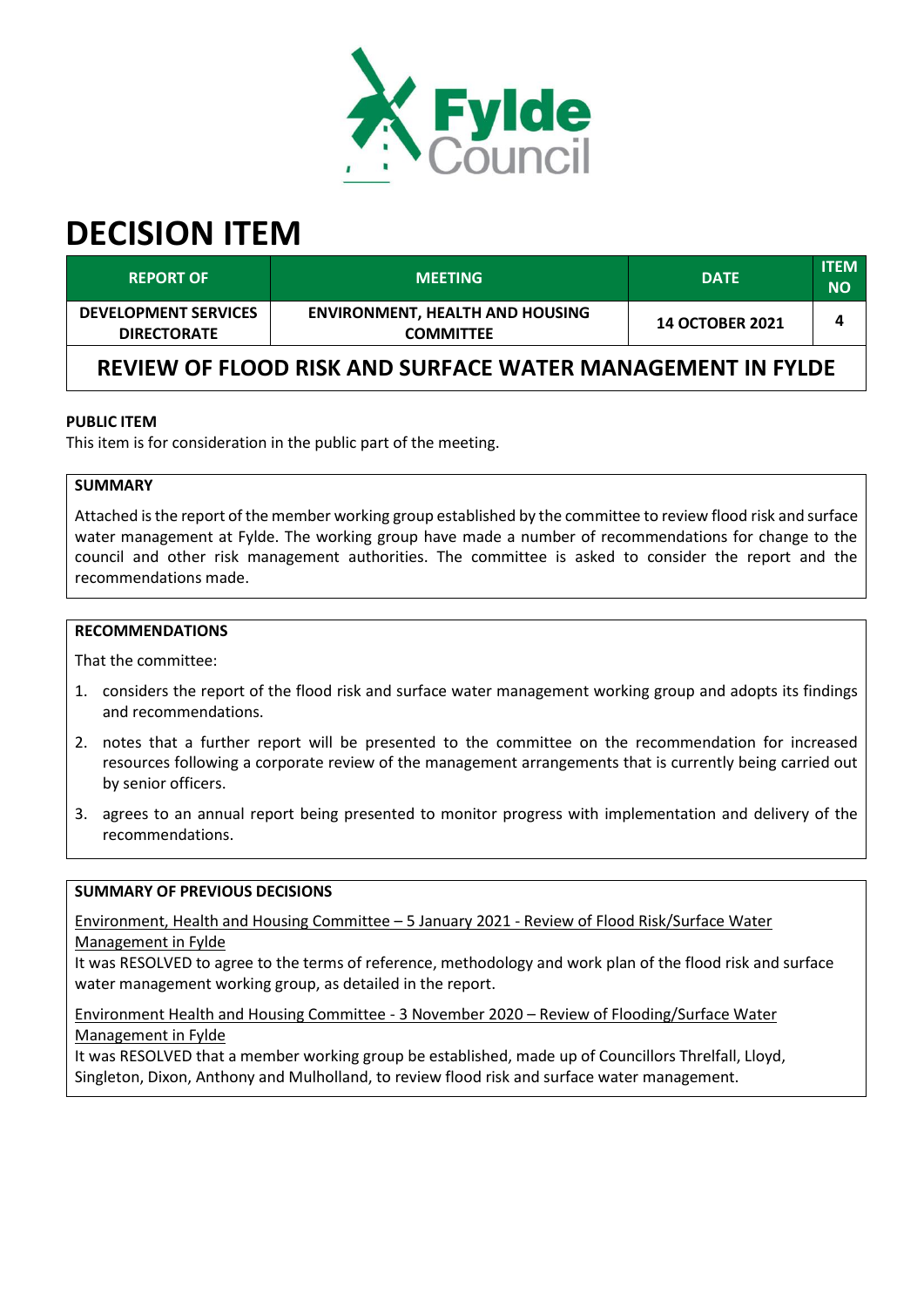| <b>CORPORATE PRIORITIES</b>                                |  |  |
|------------------------------------------------------------|--|--|
| Economy – To create a vibrant and healthy economy          |  |  |
| Environment - To deliver services customers expect         |  |  |
| Efficiency $-$ By spending money in the most efficient way |  |  |
| Tourism - To create a great place to live and visit        |  |  |

# **REPORT**

## BACKGROUND

- 1. The committee at its meeting in November 2020 agreed that a member working group be established to review flood risk and surface water management. The committee then subsequently agreed the terms of reference, methodology and work plan for the review at its meeting in January 2021.
- 2. An information report was brought to committee in June 2021 on progress to date.

# REVIEW REPORT AND RECOMMENDATIONS

- 3. The member working group has met on several occasions since November 2020 taking evidence from several risk management authorities (RMA's) and other external organisations involved with flood risk management within Fylde Council's administrative boundary. The review also heard from residents impacted by flooding, community groups and undertook a borough wide survey of concerns and perceptions on flooding.
- 4. The responsibility for surface water management and its impacts rests with several bodies and organisations as flooding is no respecter of boundaries and responsibilities. A key objective of the review was to better understand the interface that exists between these different roles and to establish what the borough council can and should be doing in the future to help improve the situation and minimise the negative effects that flooding can have on residents and communities in Fylde.
- 5. The review covers the history and legislation of drainage, the roles of the RMA's along with the different statutory and enabling roles the borough council has on the subject. The working group identified a number of issues of concern. From this the report proposes a number of recommendations directed to the borough council, other RMA's and partnership groups for change. Central to this is the borough council taking on a greater role to act as community leader on flooding and surface water management in Fylde including adoption of natural flood management techniques.
- 6. Recommendation 3 of the working group states;

*Fylde Council to consider increasing resources to be able to better investigate and resolve incidents of flooding concern, develop projects for addressing surface water management in the longer term and provide support to the Development Management service to help monitor and enforce compliance.*

- 7. The working group consider the appointment of additional staffing resources is essential to achieving many of the remaining recommendations of the review for the borough council to deliver. In particular to:
	- Act as community leader in addressing flooding and surface water management issues in Fylde
	- Investigate, inspect and survey local flooding problems
	- Work up projects, submitting funding bids and managing schemes to alleviate flooding and improve surface water management
	- Assist with enforcement of surface water matters to ensure correct implementation of planning conditions
	- Advise local landowners on flooding and surface water management issues
	- Liaise with other risk management authorities over local issues
- 8. The Chairman has discussed this recommendation with officers and the Leadership Board, the resource request from the working group will be included in a corporate review of the management arrangements that is